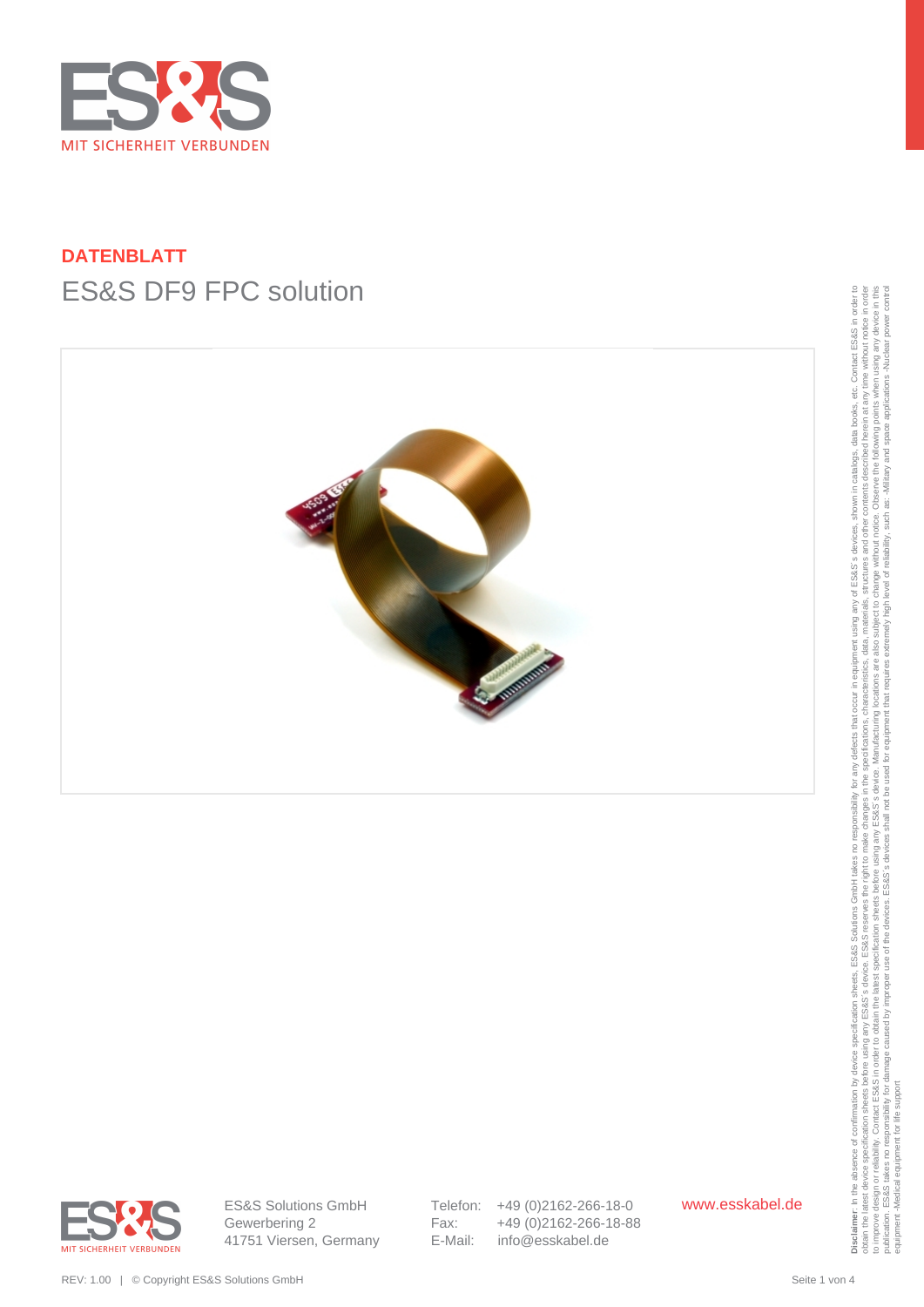

#### **BESCHREIBUNG**

With the FPC (Flexible Printed Circuit) solution we can provide an alternative to FDC (Flexible Display Cables) besides EDCs.

#### **PROS:**

- **flexible wiring possible**
- individual conductor width
- comprehensible technique and thus reduced error rate
- **highly flexible**
- higher temperature resistance than FDC
- cost-saving as to high quantities (as from 1000 pieces upwards) and small dimensions (50 200 mm)

#### **CONS:**

- not foldable as FDCs
- cost-intensive in small quantities (less than 1000 pieces) and large dimensions (more than 300 mm)

If you are interested in this solution please do not hesitate to contact us.

Below you will find the range of our popular FDC31 versions which can also be produced in the FPC-process:

FDC31/0045BMF20, FDC31/0054CFZ24, FDC31/0055DFZ28, FDC31/0070AFF03, FDC31/0070AFF10, FDC31/0076AFF03, FDC31/0076BFF10, FDC31/0076BMF07, FDC31/0076BMF20, FDC31/0076BMM09, FDC31/0076CMZ21, FDC31/0100DMZ25, FDC31/0102AFF03, FDC31/0102AMF01, FDC31/0102BFF06, FDC31/0102BMF08, FDC31/0102CFZ23, FDC31/0102DFZ27, FDC31/0110BMF20, FDC31/0120BMF08, FDC31/0130AMF01, FDC31/0143AFF03, FDC31/0152AFF03, FDC31/0152AMF01, FDC31/0152AMF04, FDC31/0152BFF06, FDC31/0152BFF10, FDC31/0152BMF07, FDC31/0152BMF08, FDC31/0152DFZ27, FDC31/0152DFZ28, FDC31/0160BMF08, FDC31/0180BFF09, FDC31/0180BFF10, FDC31/0200AMF01, FDC31/0200BFF06, FDC31/0200DFZ27, FDC31/0203AFF03, FDC31/0203AFM01, FDC31/0203AMF01LI, FDC31/0203AMF13, FDC31/0203AMM02, FDC31/0203BFM08, FDC31/0203DFZ27, FDC31/0203DFZ28, FDC31/0205CFZ24, FDC31/0208AFF03, FDC31/0208BFF10, FDC31/0210AFF03, FDC31/0252BMF07, FDC31/0254AFF03, FDC31/0254AFF12, FDC31/0254AMF04, FDC31/0254BFF10, FDC31/0254BFM08, FDC31/0254CFZ23, FDC31/0254CFZ24, FDC31/0254DFZ27, FDC31/0280BMF08, FDC31/0300AFF03, FDC31/0300AMF01, FDC31/0300AMF01, FDC31/0300CFZ23, FDC31/0300DFZ27, FDC31/0320BFF06, EDCs.<br>
• Foodble Miring possible<br>
• Includial consister with<br>
• Includial consister with<br>
• Includial consister with<br>
• Includial consister with the result of the results entropy and the results and small dimensions (50 –



ES&S Solutions GmbH Gewerbering 2 41751 Viersen, Germany Telefon: +49 (0)2162-266-18-0 Fax: +49 (0)2162-266-18-88 E-Mail: info@esskabel.de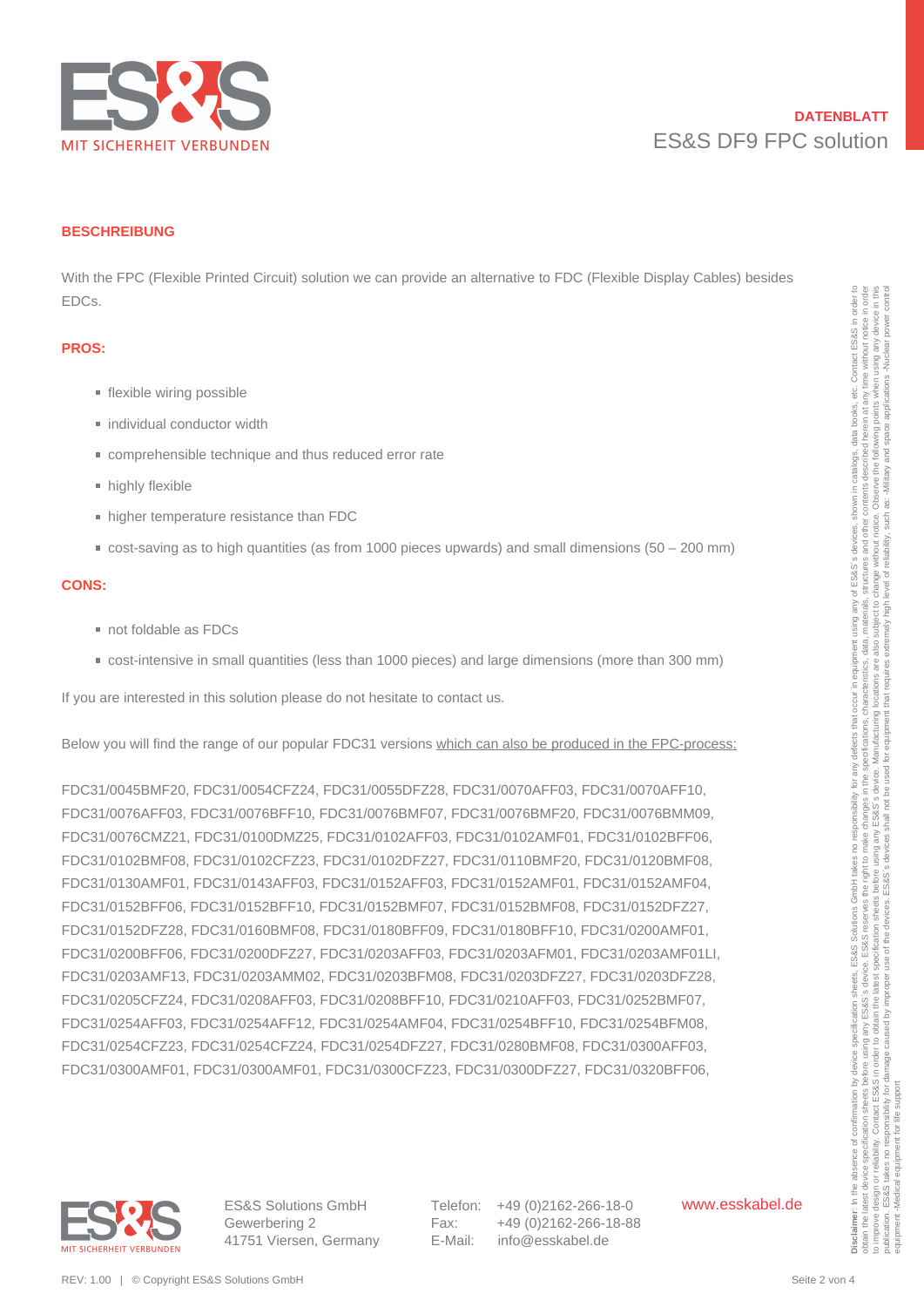

## **DATENBLATT** ES&S DF9 FPC solution

FDC31/0320CFZ23, FDC31/0320DFZ27, FDC31/0325BFF06, FDC31/0350DFZ27, FDC31/0410BFF06, FDC31/0500CFZ24, FDC31/0700AFF10

These are the most popular FDC41 versions:

FDC41/0051CFZ24, FDC41/0051DFZ28, FDC41/0076AFF3, FDC41/0102AFF03, FDC41/0102BFF10, FDC41/0102CFZ23, FDC41/0102CMZ22, FDC41/0103CFZ23, FDC41/0105CFZ24, FDC41/0127DFZ28, FDC41/0152AFF03, FDC41/0152AMF01, FDC41/0152DFZ27, FDC41/0153CFZ23, FDC41/0180AFF03, FDC41/0203AFF03, FDC41/0203AFF06, FDC41/0203AMM02, FDC41/0203BFF06, FDC41/0203BFF10, FDC41/0203CFZ23, FDC41/0203CFZ27, FDC41/0203DFZ27, FDC41/0254AFF03, FDC41/0254BFF06, FDC41/0254BFF10, FDC41/0254BFM08, FDC41/0254CFZ24, FDC41/0355DFZ27, FDC41/0365AFF03, FDC41/0365AFF03, FDC41/0500AMF01, FDC41/055AFF3, FDC41/254BFM4, FDC41/254BFM8 These are the most could FTCC11 versions:<br>
EDC41003107224, EDC410010024722, EDC41001004722, EDC4101010474Fits, EDC410101274Fits,<br>
EDC410101267223, EDC410102647227, EDC41010027227, EDC4101012722, EDC41010127223,<br>
EDC410102

obtain the latest device specification sheets before using any ES&S's reserves the right to make changes in the specifications, characteristics, data, materials, structures and other contents described herein at any time w to improve design or reliability. Contact ESS&S in order to obtain the latest specification sheets before using any arge before using any arges before using any arges before the Sales is device. Manufacturing locations, th publication. ES&S takes no responsibility for damage caused by improper use of the devices. ES&S's devices shall not be used for equipment that requires extremely high level of reliability, such as: Alliliary and space app to improve design or reilebility. Contact ES&S in order to survey survey as the improve design or reilebility. Contact ES&S in order to substitute publication. ES&S takes no responsibility for damage caused by improper<br>pub equipment -Medical equipment for life support



Telefon: +49 (0)2162-266-18-0 Fax: +49 (0)2162-266-18-88 E-Mail: info@esskabel.de